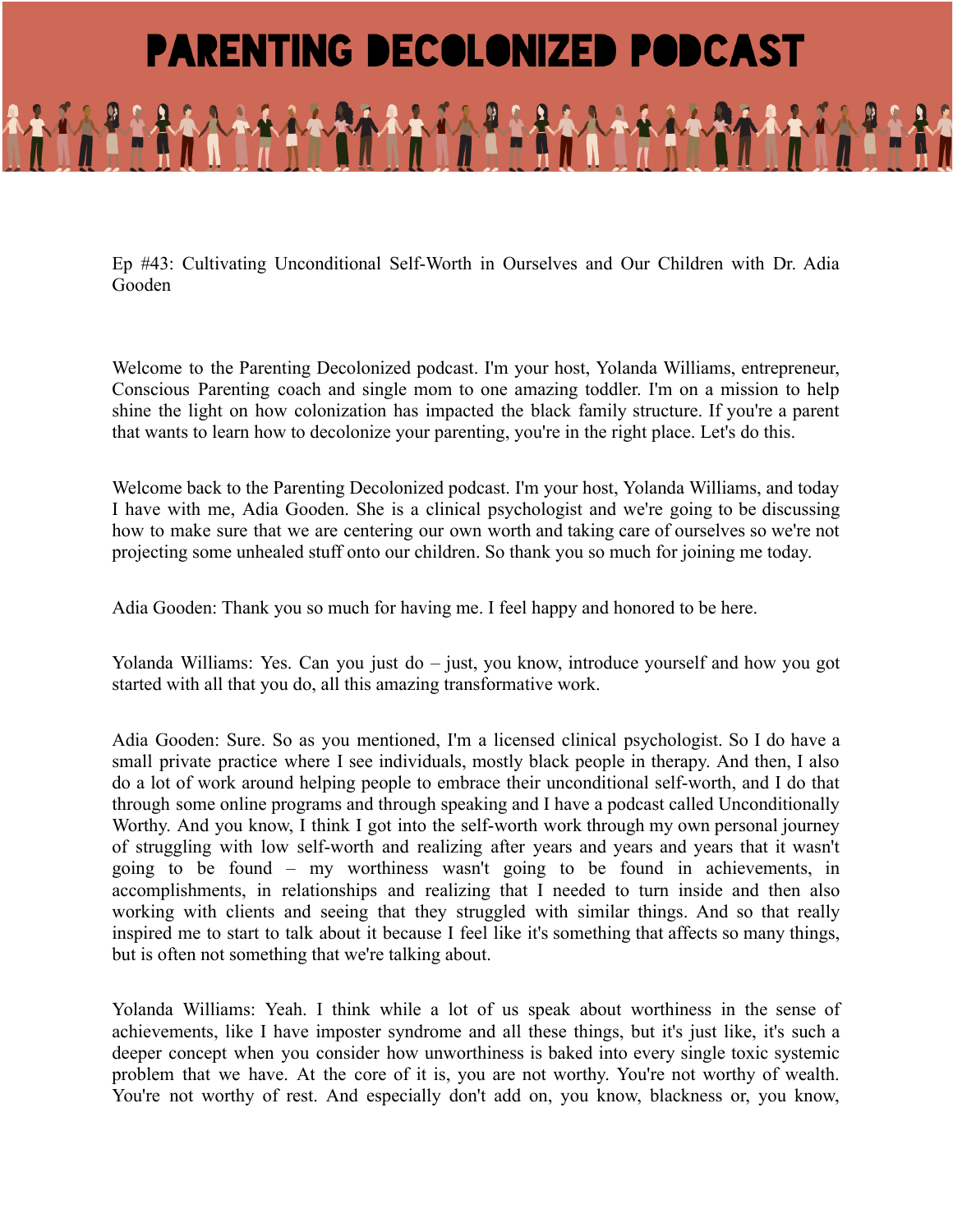having a (indiscernible) (00:02:49), then you are really not worthy. You know, it's really baked into a lot of these issues that I talk about often on my podcast, but I love that we're going to be talking about it from a parenting perspective, because as you mentioned, a lot of this starts to form when we're children and these inner child wounds stay with us throughout adulthood, unless we recognize what they are. So let's just talk about like how we even recognize that we have this unworthiness sort of story in our head.

Adia Gooden: Yeah, that's a really good question. You know, I think there's a lot of ways that unworthiness low self-worth can manifest. It can look like overworking and really having a hard time setting boundaries because you're scared of rejection. You're scared if you don't show up and do everything somebody wants you to do or everything, you know, whether it's a boss or a family member that, that will mean you're unworthy, that you'll be rejected. So people pleasing can be wrapped up in there. It can also look like anxiety. I think, you know, obviously anxiety can be caused by a number of different things, but if you don't trust yourself – if you don't trust that you know what's right for you, if you don't trust that you deserve or that you're worthy of good things happening to you, that often manifests as worrying constantly and feeling anxious and feeling on edge, right?

It can also manifest with depressive symptoms and feeling really awful about yourself and really engaging in harsh self-criticism and just feeling worthless, right? That's another manifestation. And so there's a lot of ways that this shows up. And I think it's important to talk about it because so often we feel like, oh, well, I just need to fix this surface thing. When really, we need to look underneath then say, well, how are you treating yourself? How are you showing up for yourself? How do you see yourself and feel about yourself? And if we could heal that, that will probably help a whole host of other challenges that you're experiencing.

Yolanda Williams: Especially if you're a parent struggling with this, I feel like if you're a parent struggling with feelings of unworthiness and I'm sure most of us are, right, like I said, they're baked into these systems. So it really is hard even when you start to heal from them, capitalism comes to tell you, like, "hey, you got to -- you got to produce to have value". So if you're not producing, you can't rest, you can't get any accolades, you have to be always on, right? So those worthiness – unworthiness feelings always tend to creep up, but for parents, I have struggled with unworthiness a lot. And what happens like when Gia is – that's my daughter, when she is about to hurt herself or when she does hurt herself and it was because I told her not to do something, I get angry, like it's a trigger for me and I realize that it triggers my feelings of unworthiness because I'm not – of unworthiness and inadequacy, because I always feel like can I keep her safe, can I keep her alive, am I able to do this, am I able to be a good mother? And so, I sometimes project those feelings onto her through a trigger. So how can we start as parents to recognize an underlying trigger that stems from unworthiness?

Adia Gooden: Yeah. I think that's such a great example because when we don't feel worthy, there's no room for mistakes and it's really hard to tolerate the fact that you may be doing your best as a parent to love and care for and protect and nurture your child. And there are still going to be times when you miss the mark, there are going to – still going to be things that you don't – you're not able to do there. There are still going to be times when your child gets hurt and it's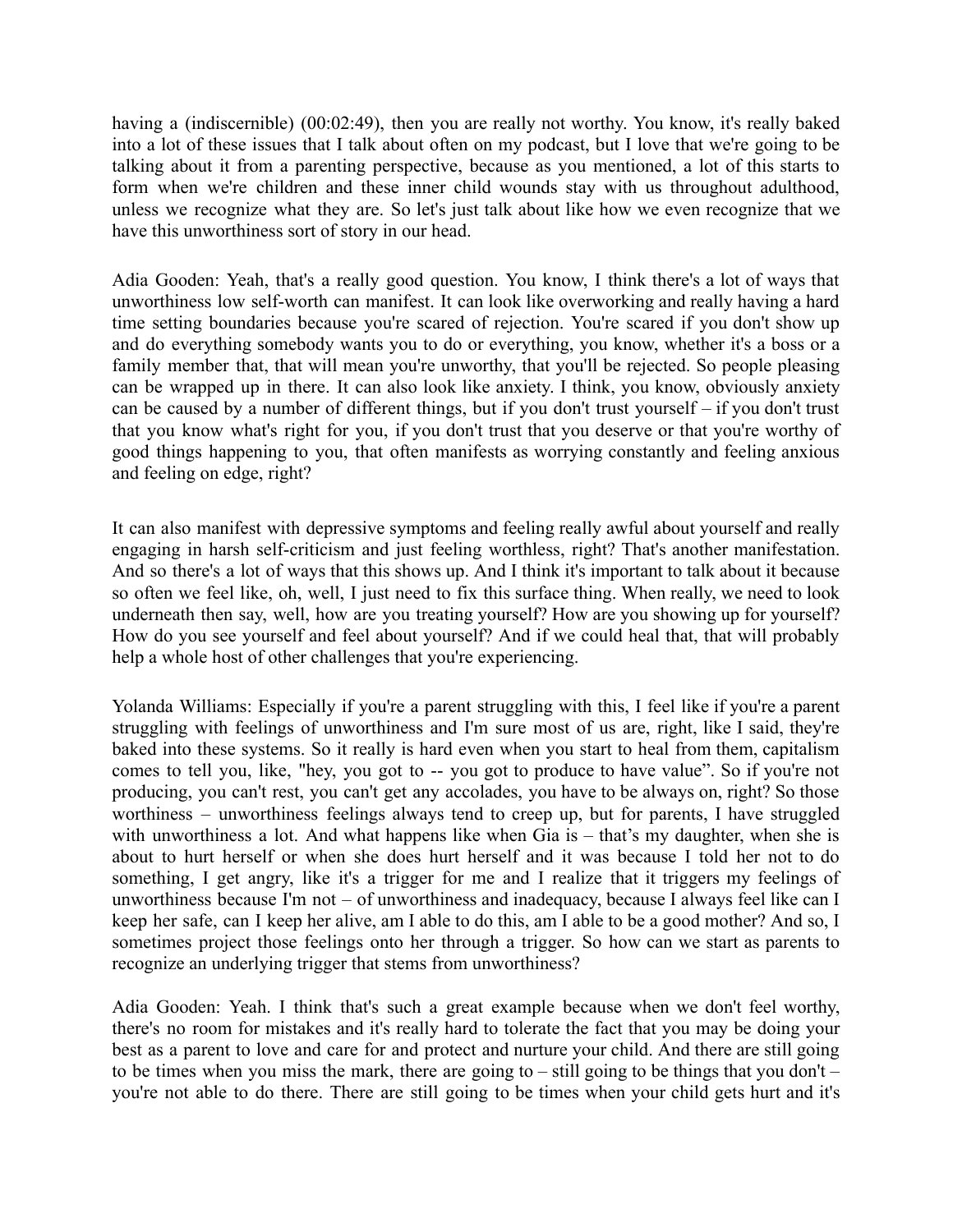really hard to hold that if those, maybe mistakes or misses or whatever, reflect your worthiness, because that's where we sort of can devolve into, I'm an awful mother, I'm an awful parent, I'm an awful, you know, and we see this sometimes with our own parents or with family members, right? If you try to give them some feedback, "hey, that didn't work for me" or "this doesn't work for me", and they say, "I'm just the worst mother in the world, right". And then you have to say, "no, no, no, no, no, you're not", right? But it's because there's no tolerance for  $-1$  could have been a really good parent and still missed this piece, right. So I think that if you're finding that you cannot tolerate making a mistake or missing something or everything not going the way you planned or the way you wanted it to which with kids, it's just not going to, right. That if you feel really upset, really sort of like, oh my gosh, I've done everything wrong. I'm awful. If that's what that evokes in you, that may be a sign that you are using the attempt at perfect parenting, if that is even a thing, I would probably not, you know, using an attempt at perfect parenting to prove that you are worthy. And so, anything that deviates from that feels like an assault on your self-worth.

Yolanda Williams: Ooh! And see, that's hit me hard because I thought I wasn't doing that. And it just – but it sneaks up on you in the most insidious ways. And you know, when you – yeah, I feel like there's a lot of respectability in a lot of black parent households and the feeling that our children are – they're a reflection of how good we are, of how acceptable we are. So, really doing an unpacking, and like, what am I doing? What am I projecting on to her that is not hers to own. I want to raise a (indiscernible) (00:08:35) child. I don't want her to feel like she has to carry my worthiness. Well, we'll talk about uncoupling those two in a moment.

Adia Gooden: Yeah. Can I just say? I think it's such a good point and, you know, you mentioned respectability and I think there's so many elements to it because some of it is I want people to see us as good. And some of it is, I'm terrified that there may be harm or violence done against my child if they do not obey the rules, because that certainly happens.

Yolanda Williams: Yeah. Yeah.

Adia Gooden: I'm terrified that if somebody sees me parent in a way that does not adhere to white norms or standards, my child might be taken away.

Yolanda Williams: Yeah.

Adia Gooden: Or the State might get involved in our family system. And so, I think that, you know, some of these fears and the desire for, we got to keep it together, we got to act right in public are really grounded in some very real trauma that black people have had to endure. And so, I think our balance is sort of like, how do we offer ourselves compassion for having that fear and know like, if that makes sense. And also try to do something differently.

Yolanda Williams: Yes. Uh, it's a constant tightrope as a black parent, it is a constant, like, just the intersections of just trying to be a liberated person, raise a liberated child, but also understanding like our children can be snatched from us and nobody will be held accountable for it. It's terrifying, you know, and so, if she's out and she's playing, like when I, you know, Gia is autistic, so I always stay close to her when we we're out at the park.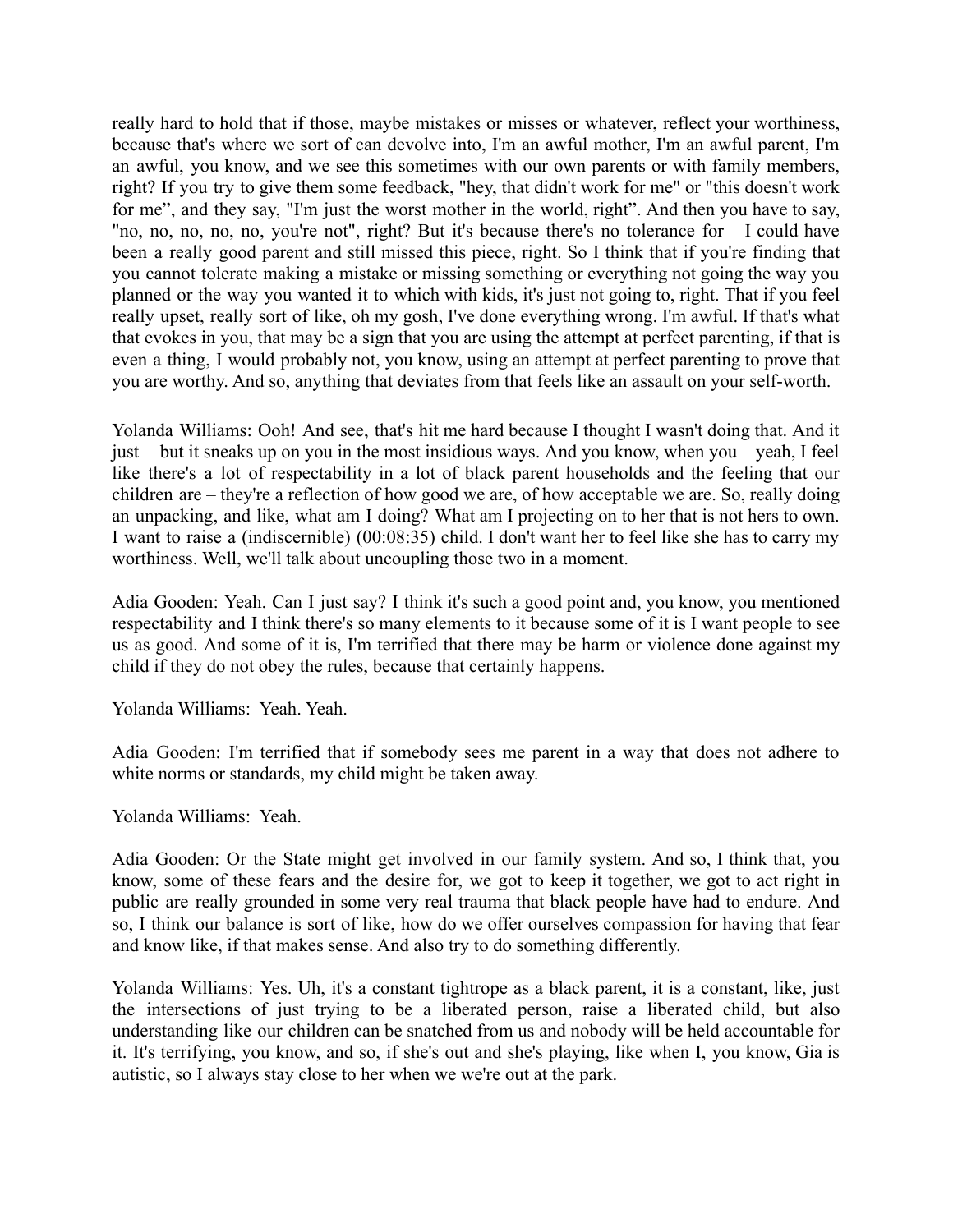Adia Gooden: Yeah.

Yolanda Williams: But I'm very mindful when we're out at the park, I'm trying to like, let her have freedom, but I'm also like, well, she can't fall. Like she can't – there's certain things that she can't do because this park is full of white folks. And they do look at us differently and they will call the police and all these things that I have to always keep in the back of my mind while trying to balance like being liberated. I'm sick of it. I'm tired of it.

Adia Gooden: Yeah.

Yolanda Williams: I just want to be free of it. It's exhausting, but what you're really talking about too is like thinking outside of that binary, the either/or has to be abolished because we can still feel all of these feelings and still be able to be like, okay, look, I'm triggered because of this feeling and that trigger's a valid trigger, but that doesn't mean I get to act up, you know, project that onto her. So really just thinking outside the binary is key here too.

Adia Gooden: Yes. Yes. I'm a promoter of nuance, right?

Yolanda Williams: Yes.

Adia Gooden: Of both and have hold it all together, right. And, you know, yeah, I think it's like, okay, I'm triggered, what do I need in this moment to soothe myself? And if I can take a moment to soothe myself, I'll be able to respond to my child in a way that does feel good to me.

Yolanda Williams: Yes. Oh, I love it! So as we are doing this work on ourselves and we're noticing like we have these triggers and we're projecting them, I want to also talk about like how some of this can show up in children. Like, I feel like there are really insidious ways that parents – because we may not even know we're doing it. We're just being – we're not intentional. A lot of us have a hard time retired, you know, feeling worn down, we're still holding a whole pancetta and we got, you know, right now, it's the Ahmad Aubrey trial, (indiscernible) (00:12:21). We have all these traumas surrounding us. We are hella tired. We are in a Panda Rosa. And so, I'm trying to figure out like, what are some of the ways that we need to be careful as parents to not start to embed those feelings of unworthiness into our children?

Adia Gooden: Yeah. It's a really good question. I think the first thing that stands out to me and I think this is maybe a little bit more obvious when they're in the baby and toddler stage than when they get a little older, but it always sort of irks me when people say, oh, so and so's being a good boy", or they're being a good girl, right. And so instead of labeling – or bad, right, like you are being a bad – ooh!

Yolanda Williams: Or bad. You know, black feels like being called a child bad in a minute. "Oh, he's so bad in climbing up." Pulling up on something like he's supposed to do is bad?

Adia Gooden: Mm-hmm. Right, right. Like they're bad – and the piece of it is, first of all, you're labeling the child, not the behavior, right.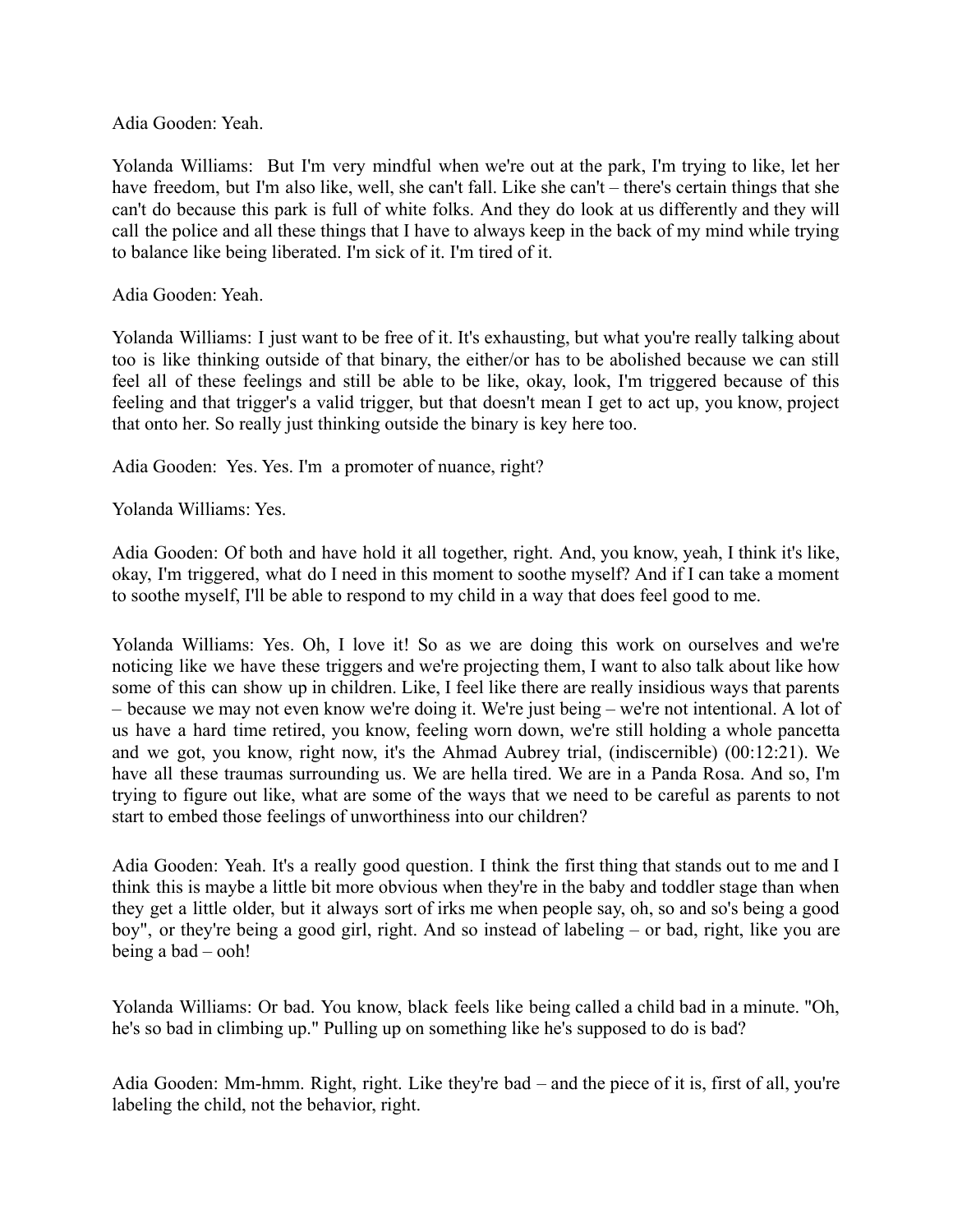Yolanda Williams: Mm-hmm.

Adia Gooden: And so the question should never be whether your child is good or bad, right. It should be, is this behavior safe, unsafe, appropriate at this point, not appropriate at this point, you know.

Yolanda Williams: Yes.

Adia Gooden: But when you label a child, and "oh, you're being a bad boy, stop being bad, stop". You know, you're telling the child if you are acceptable and make me comfortable, and I actually saw a post this morning, that was like a child being convenient, right? Not crying, not fussing, not, you know, staying seated, not climbing on something, not running around, right. Then you are good, but if you are potentially following your own instincts, your own energy, right, your own curiosity at a moment that is inconvenient, you are bad.

Yolanda Williams: Right.

Adia Gooden: And so, that is the message, right? That's a message to a child that says you need to conform to me and your worthiness, your goodness or badness is determined by following the rules, doing what you're supposed to do, not acting out, blah, blah, blah, whatever. So that is definitely one way that I think, you know, it's like, if you can pause and say, okay, your behavior right now isn't okay for this environment. I know you want to climb on things. I know you want to explore, like, look at this new place you're in like, it makes sense. We can't do that right now. And I know that's frustrating, but like, you know, and obviously has to be developmentally appropriate, but there's a big difference between saying, "hey, this behavior isn't going to work right now". And you are wrong for wanting to engage in a developmentally appropriate behavior at age, whatever.

Yolanda Williams: Yeah. Because I think those seeds are sewn. I believe it was a stat that said a lot of people started popping their kids around 18 months. In 18 months, is when babies are starting to pull up on things, they're starting to put things in their mouth. They are pulling things down. They're in this exploit – the world is so new and they want to touch and feel all of it. And it is very inconvenient for parents around that age. And I can tell you for me, I was like, how can I control the environment because I want her to do these things, but I also want to keep her safe and I want to keep my stuff from getting broken, you know. So what do I need to do? And those are the – we have these kids and we expect them just to fit into our family and just acclimate really easily and they're just like, I'm just trying to figure out like life right now. I don't know what your agenda is, but this ain't mine, right.

So we have to start looking at these kids as whole individual human beings and not just an extension of us, because they're not really – I mean, they are themselves. They're with us for a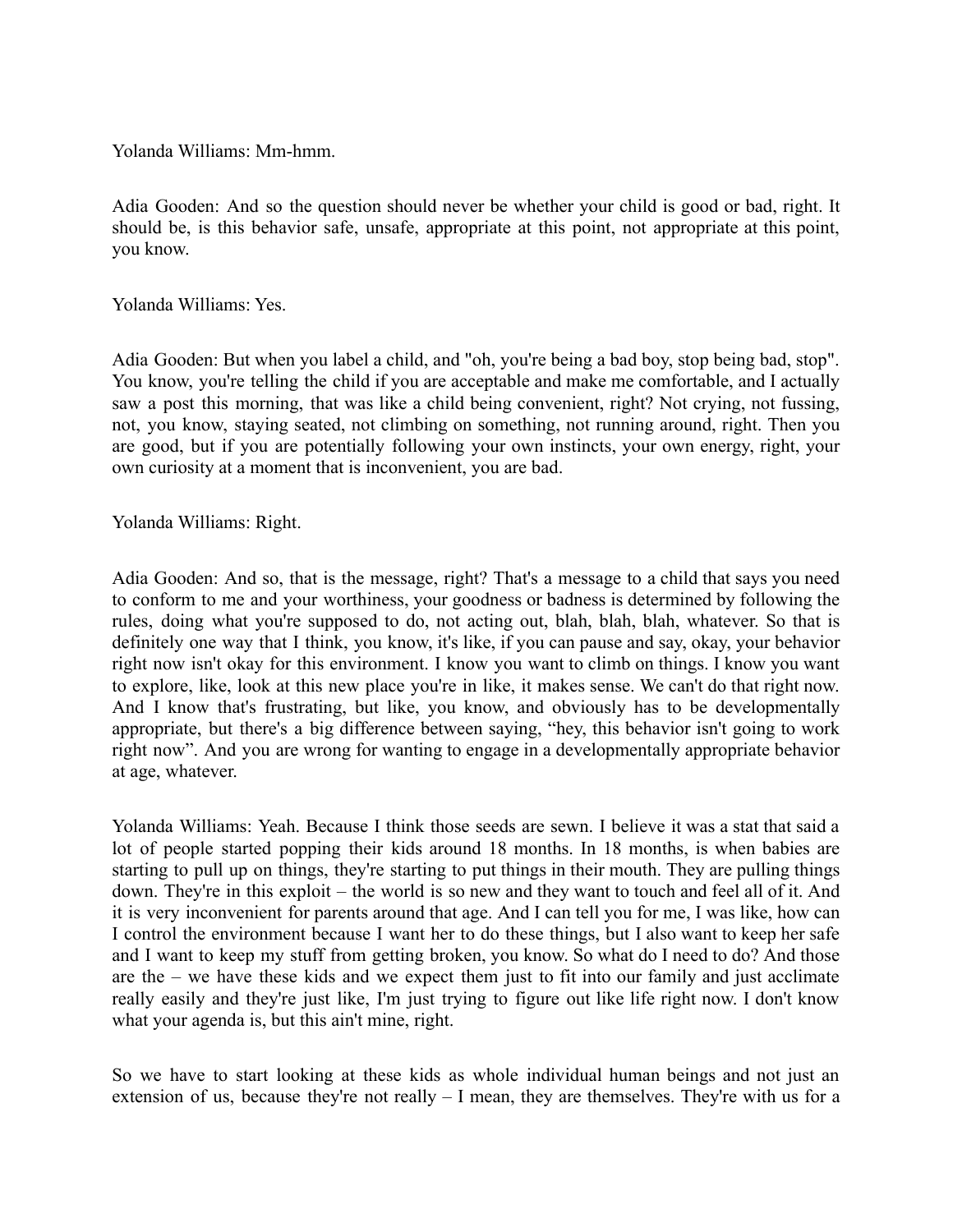short time and then they live their life separately. So we have to start looking at them completely different and start looking at their behavior as something that's not attached to their worthiness to themselves and using the language because that's the key is really stopping yourself in the moment and using different language to describe your frustration, but also checking yourself because if nothing is going to happen, then why can't they pull up? It's a coffee table, calm down, right? Like what are you talking about? And the problem too comes with the elders, the grandmas who are just like, this is that bad baby.

Adia Gooden: Yep. Whew!

Yolanda Williams: And it's just kind of like, and they say it and I know they don't mean that what – they don't mean that, but that doesn't mean that it's not going to sew, like intent versus impact. I'm always going to call people out on that. I don't care how frustrated they get with me. If you don't like, you don't come around. Because my child's self-worth is tied into what you're saying and she can't control the sponge that is her brain taking this information in. So we have to be willing when it comes to worthiness for our children and ourselves really put up some boundaries. And when you were speaking about boundaries earlier, it made me really think like this is really about boundaries. And about like what we allow other people to say and do to us that either can contribute to us feeling unworthiness, do you want to go into boundaries and unworthiness?

Adia Gooden: Yeah. Yeah. I mean I think that's real, right. That, you know, if you're going to parent in a liberated way, you're probably challenging some norms. And so you are going to have to set some boundaries with other family members, with people in your circle, in your community about how they can or cannot talk to your child. What's okay or not okay in terms of discipline or, you know, things like that. And so there's sort of these outside boundaries, there's boundaries internally, right. So, how do I respond when I'm angry?

Yolanda Williams: Yes.

Adia Gooden: Right. And am I setting a boundary for myself that I'm, you know, you're not going to get it perfect, but I'm really going to try not to react out of anger, right. That, you know, if something needs it, like, "hey, we got to pull your hand away" or we got to, you know, get you then of course you need to do that, right, but not a rageful anger kind of piece, right? Like that's not where I'm coming from. So what's my boundary internally around how I express my emotions with my child and what do I need to soothe myself in order to be able to communicate in a way that is conducive towards, you know, growing and nurturing this human. I think the other thing is, we have to set boundaries with children, right? So, you know, being, you know, a parent that is, you know, raising a liberated child doesn't mean no boundaries, right. And it doesn't mean the child just does anything they want, but it means you thoughtfully intentionally proactively set boundaries. So you're also not setting them in reaction because so many of us in our lives, the way we set boundaries is we don't set them, we don't set them, we don't set them. Someone pisses us off -

Yolanda Williams: Yes.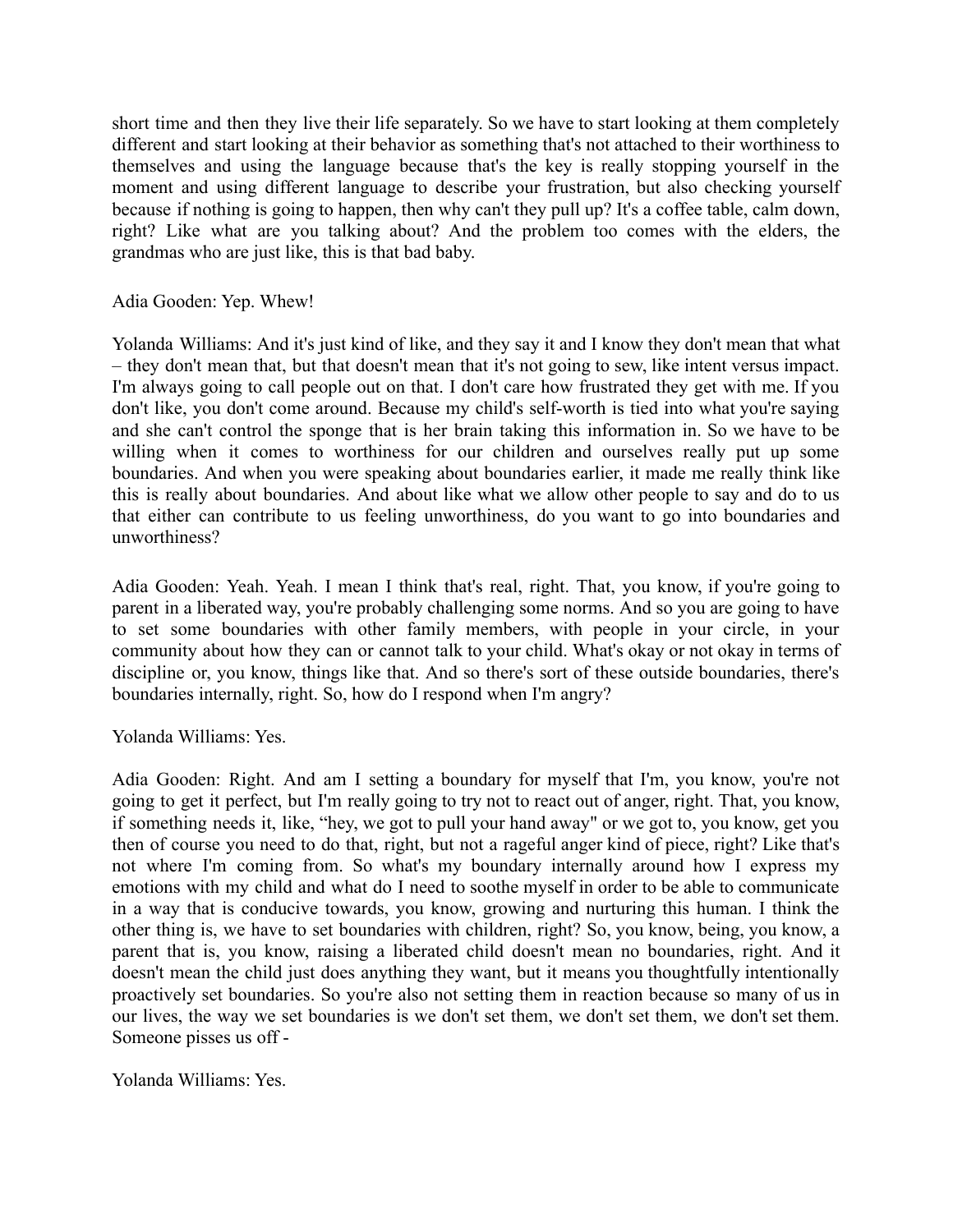Adia Gooden: And we set the boundary, right? Like we're angry and that "err, don't you speak to me again", right. And actually, we are much better off saying, "hey, this is the limit, this is the boundary". This is the whatever. Let me communicate that to you proactively. So I'm not reacting and setting the boundary and I think that people can do that with their children as well. Not telling the child here's what's expected. Here's what we can and cannot do in this space, in this place, at this time. And then, the child violates some invisible boundary that they didn't know about, that you didn't set and then you're angry, right. And then, you respond in anger and the child's kind of confused, like how would I know I'm not supposed to run in here, you know.

Yolanda Williams: Yeah. We forget that they don't know things. Like the world is a playground. We just – we forget that at a certain age they're just like, everywhere is the same, I'm going to  $-1$ jump on my mom's sofa. I'm going to jump on this sofa too. They don't understand that there's different rules for different places. So we have to like set up those boundaries and those parameters for them and communicate them. And even as adults, when I speak about boundaries, I'm like, okay, you set your boundary, but did you talk about it with the person? Did you say to that your mother, "hey, you know, the way you're speaking about the baby, I don't like when you use the, you know, the word bad, so please don't do that". And then, they might do it again out of habit. "Hi, you remember when I said I don't care for you to use the word bad? If you continue to do that, we're going to have to leave", you know, because I really want to make sure that I'm protecting my baby. Then they do it again, then are you up and leave. Like, that's how you establish and maintain boundaries. You can't say to yourself, she better not say call my baby bad. If she called my baby, I'm leaving and then never talk about it. We have to communicate our boundaries, you all, and I feel like because our boundaries were so trampled on as children and as black people, we don't  $-$  a lot of us don't even have any. And then as we are trying to figure out how to have them, we don't know how to like maintain and enforce them or communicate them. So this is also a practice in boundaries because your worthiness sort of depends on it. Your feelings of worthiness I want to say.

Adia Gooden: Yeah. Right, right. And I think you know what that makes me think about is what's been wonderful to see is the new focus on helping kids to set boundaries and respecting the boundaries that a child sets, so it's like if they don't want to give somebody a hug, right, but so many of us grew up in an environment where it's like, it's disrespectful for a child to keep that boundaries, right, like, it's like this sign of disrespect in black families, like, what are you talking about boundaries, you can't come into my room or I can't, you know, things like that and I think it is really powerful to both model your boundaries and then also help your child to articulate what are their boundaries, right, and then how do they communicate and hopefully if they can set their boundary or communicate it and you can figure that out together, there isn't the tantrum or there isn't, you know, something that is, my boundary is violated and I'm very upset and I'm very uncomfortable and I'm sort of responding to that, because I couldn't communicate or I wasn't listened to when I said I was uncomfortable, I didn't want to be here or whatever, coming from the child.

Yolanda Williams: Yes. Can we sort of talk about like worthiness and like agency, because I feel like agency is something that is sort of misunderstood, but also when it comes to worthiness, I feel like – it feels like sometimes we don't have agency, because we don't feel worthy. So we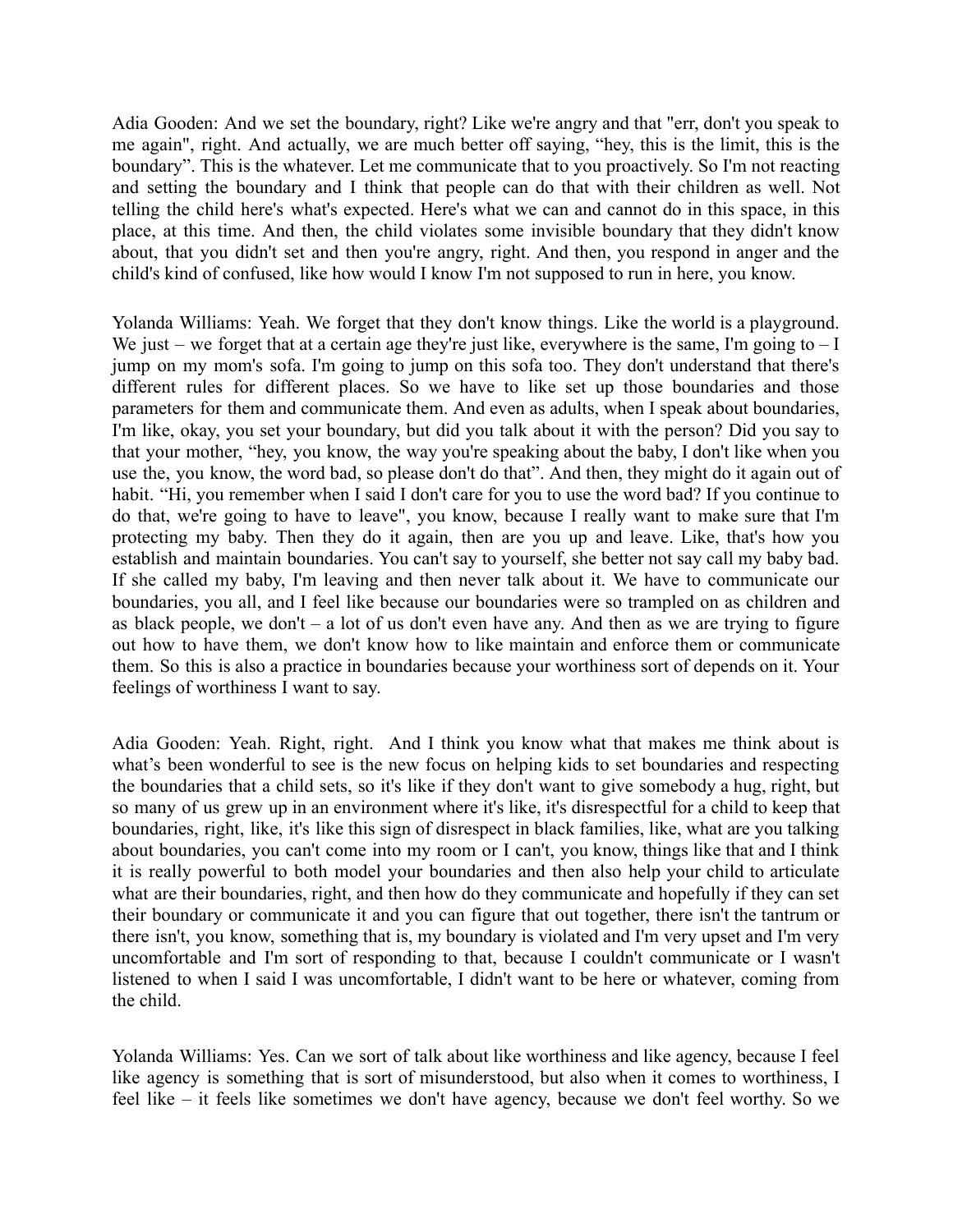can't speak out for ourselves. We can't advocate for ourselves, we are not worthy of doing so because we've always historically felt like we don't have agency in this space. So can you talk about that a little bit?

Adia Gooden: Yeah, I loved that you use the word 'agency'. I think it's such a great word, because people are so often focused on control and there are a lot of places and spaces where we don't have control, right, like there are some places where we do, but there's a lot where we don't, but we do often have agency. We almost always can make choices about how we're going to treat ourselves, how we're going to treat other people, whether we're going to stay engaged in a situation, whether we're going to leave and I do agree that if you feel that you're worthy, if you feel that your worth isn't dependent on this person loving and accepting you, this person liking what you're doing, then it's easier to make a choice, right, it's easier to say does this situation work for me? Am I comfortable? Am I safe? Do I need to set a boundary? Do I need to remove myself from this situation? When your worth isn't dependent on external circumstances and acceptance from other people, it is so much easier to exercise your choice and agency and that's often what I'm talking about with my clients is, you know, they'll come in with a situation and basically in their head it's "I have no choice", and part of what I push at is you do have a choice. You may not like your choices –

Yolanda Williams: And you are making a choice. Yes.

Adia Gooden: But you may not like them, but you have a choice and getting into that, you have choice, you have agency, it's so empowering. It can feel scary because sometimes it feels easier to play the victim, it's everybody else's fault – there was nothing I can do, I'm just the victim of the situation, that can feel safe for people and realizing, no, I actually could leave this situation, I could do a different thing, I could say a different thing, I could put up a boundary, it's empowering, but it also can be scary because it sort of encourages you to take responsibility for what you can be responsible for.

Yolanda Williams: Yeah, I mean, don't get us wrong, but there's some privilege in being able to, you know, I know for instance, I know someone who basically was just like, she felt like her agency was taken from like at a job and she ended up quitting that job and giving no notice and she was like, I'm not giving any notice, they didn't care about me, I'm not caring about them, but for me, I stopped giving notice a long time ago. If I don't want to do something, I'm just not doing it and I'm not giving you two weeks to figure out how you're going to torture me. So but that's – making that choice meant that I had to make sure that my savings, you know, like I had some savings to be able to do that. So there are some instances where there's some privilege when it comes to making these choices, but a lot of times, it really boils down to, for me working on my worthiness meant speaking up for myself, saying no a lot. Stop lying about, what I don't – I used to lie all the time, like I am really good at lying. When I would be like, "oh do you want to do something? And I would lie and be like, no, because I thought it would make them mad, or – and they wouldn't invite me out anymore and now I'm to the point where it's just like, don't invite me out, when they cancel, I'm so excited. So I'll just be like, do you want to go or, you know, can I call you later? I'd be like, actually, I don't feel like talking right now and I don't feel like going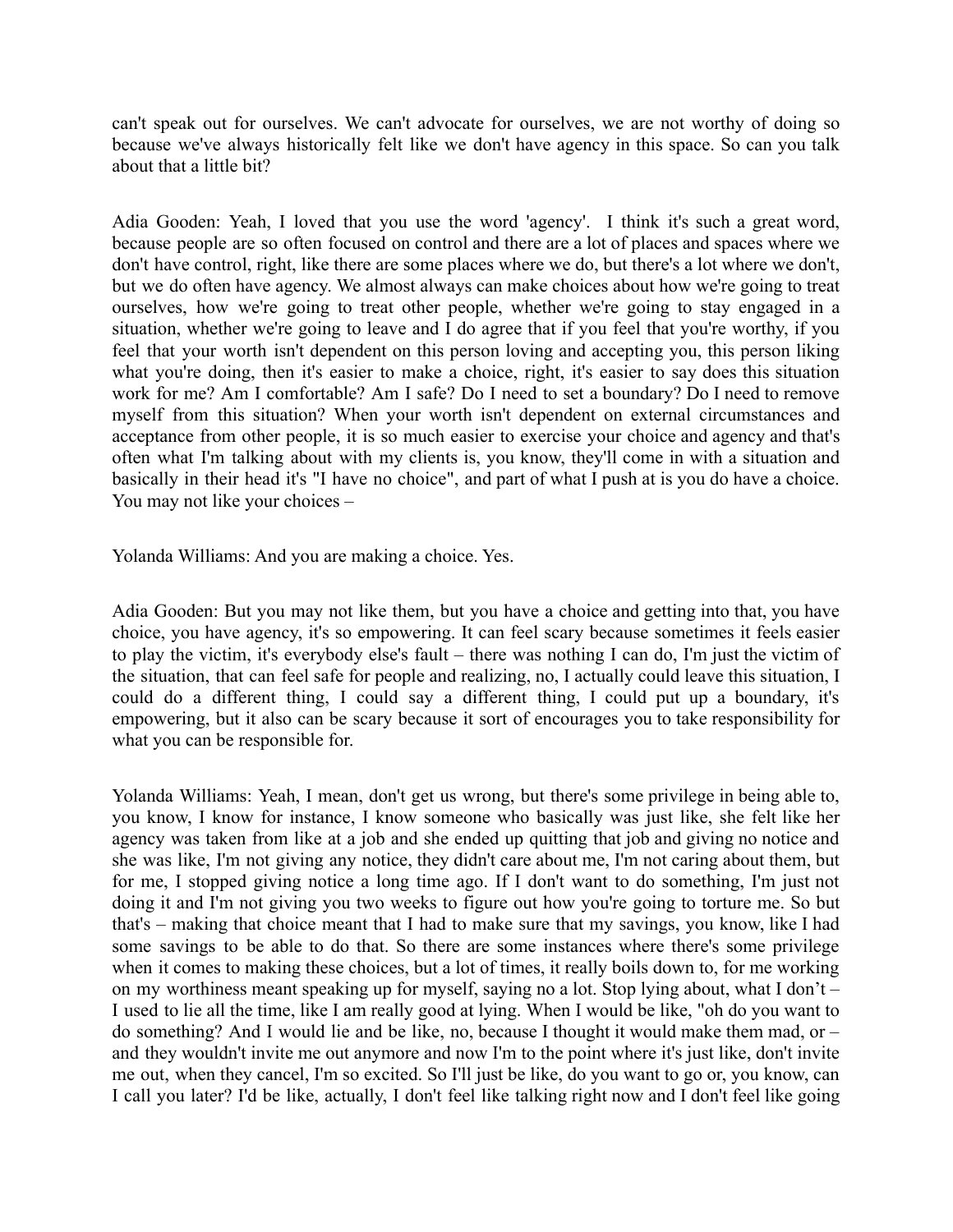anywhere and what I love is I have friends who are exactly like me so it is just like cool. I'll talk to you when you want to talk and they respect that. And that also goes into boundaries too because who are these people that are in your life that do not want you to have agency and want to trample on your boundaries like, are these people you want to have in your life, around your children, that are not empowering, that don't want to enable you to have, you know, better feelings of worthiness? It sort of forces us to like reevaluate our relationships and I think that's scary.

Adia Gooden: Yeah, right, it is scary to sort of shift the dynamic and shift the pattern. I say that usually when you're setting new boundaries, people who have gotten comfortable, and you know, it's made their life easier that you didn't set a boundary, throw a tantrum, that may not be a two-year-old's tantrum, right, but it might be another tantrum, right, like you might say, hey, please don't contact me after this point, or hey, I need a break from talking and they're texting you, texting you, texting you, calling you, calling you, calling you, calling you, right, like or their attitude, or they say something online or right, like there's lots of ways adults throw tantrums and so part of what we need to do is withstand the tantrum, right, not see the tantrum as a reason to let go of the boundaries, oh, my gosh, I'm being mean, this is bad, but just say, you know, I've made this boundary not out of reaction, but with intention, owning my agency figuring out what works and doesn't work for me and a lot of times boundaries are actually around maintaining healthy connections because if you don't set a boundary, the resentment and frustration that builds may eventually prompt you to cut off the relationship. And if you do set a boundary, there's actually this opportunity to say, "hey mom, I love spending time with you, but it doesn't work for you to come over five days a week". And so if we could do once a week, make sure you call ahead, right, like, whatever so that you're not the moms over there and you're annoyed and you're annoyed and you're annoyed and you're annoyed and you're annoyed and so you're like "just don't come to my house ever again!"

Yolanda Williams: "Just don't come to my house!" Yeah.

Adia Gooden: You know, and then it's like coaching yourself through that and knowing like, it's going to be hard and that's okay and you're doing it with intention, getting support from people who understand and really be helpful.

Yolanda Williams: Yeah because when that mama gets offended, "oh, you don't want me, I thought I was helping, you don't want me to come over?" This thing, what happens is when we start to loosen that boundary, then we feel bad about ourselves, and again, it feeds into those feelings of unworthiness, you start to not trust yourself anymore, you start to just give in to things that you know are harmful for you and are not conducive to a healthy sort of environment for you. So it becomes like a cycle of feedback loop. Having boundaries, I think, as someone who has, has battled with feelings of unworthiness my whole life, that is how I started to feel more worthy when I started just being like "no", and I started giving – started saying no without any explanation, which was very hard for me. Sometimes it depends on the relationship, I'll feel the need to give an explanation, but I've learned to just be like, "no, I'm okay, thank you", without having to qualify or justify my no because it's my (indiscernible) (00:30:09) no and if I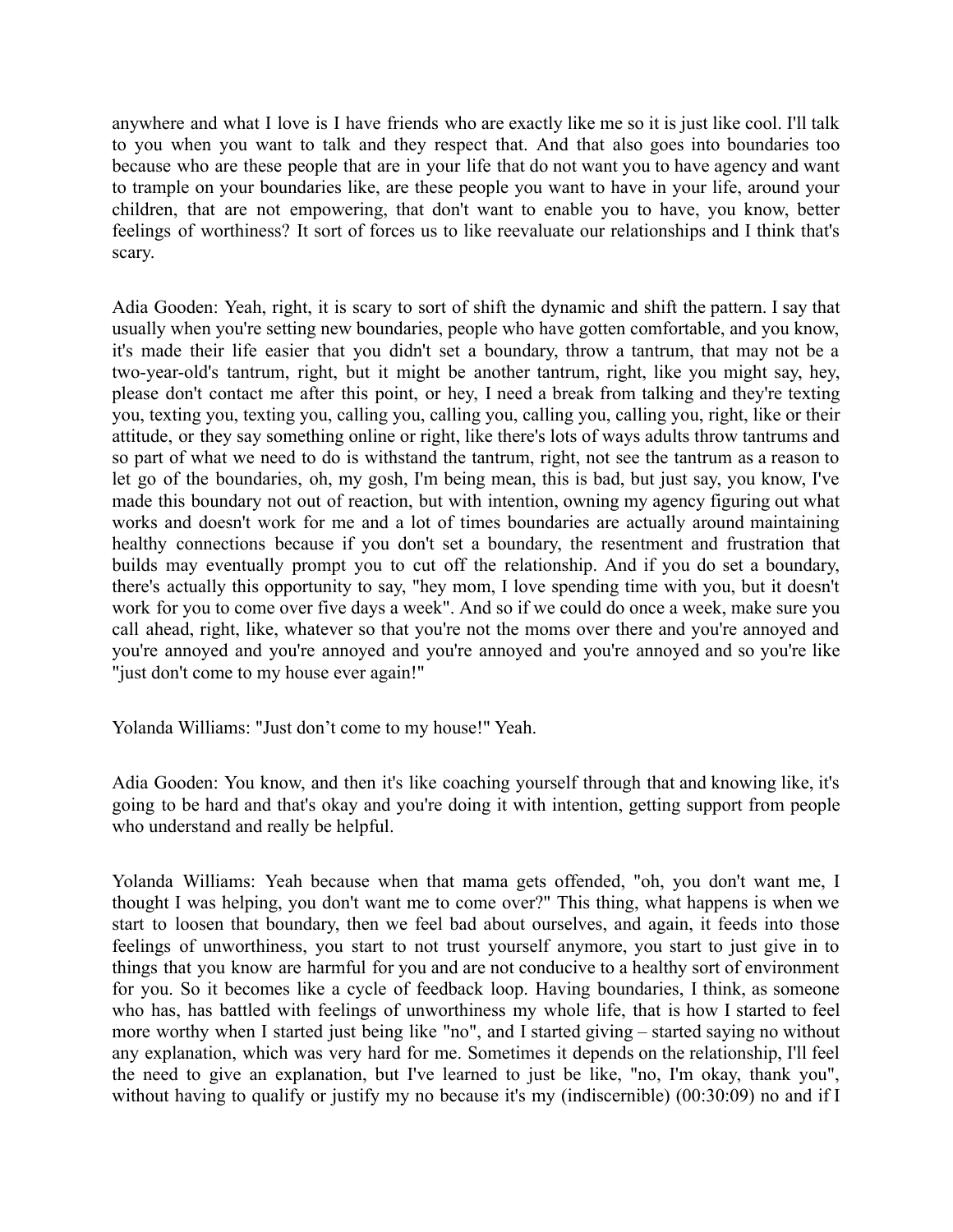want to say "no", like I can do that, I was a yes person for so long so saying no is very empowering, feels very liberating as well. And again, modeling that so when Gia wants to say no, she feels like she has the ability, like she knows how she is seeing me do it, she has heard me do it. So I kind of want to go back to parents and uncoupling our feelings of worthiness from our children. Can you just give us some insight into how if we are doing that, how we can start to find worthiness for ourselves and sort of uncouple the two?

Adia Gooden: Yeah, yeah, I think it's a great question. You know, I think the first thing is trying to recognize it, right, so we sort of talked a little bit earlier about how you could recognize it, but maybe sort of spending, you know, some time thinking, like, why is it so important for me that my child do this or that thing? What do I think that will give me, like, how much of that is about, I want them to be happy, I want them to be healthy, etc. and how much of it is about this is what I think other people will think of me if I do this for my child, if I don't do this for my child, if my child does this and my child doesn't do that, right. So sort of exploring some of that for yourselves and then, you know, some of the practices and I think it's useful to frame these things as practices because they're things you go back to, that I really encourage people to do when they're sort of wanting to ground themselves in their worthiness, one is practicing self-compassion so I mentioned that a little bit earlier, but I mean, at the essence, it's mindfulness, right, it's tuning in to your body, to your thoughts without judgment and noticing, okay, every time this happens, my chest gets tight, I have a lump in my throat, my head, you know, or like, ooh, I'm tense in my jaw, I have been tense in my jaw for hours, right. So just tuning in, what is my body telling me and communicating? Common humanity is the second component, it's like remembering like this is normal, parenting is hard, especially in a society that's so individually focused and nuclear family focused, and you know, expects one or two people or three people to do this all on their own, it is hard, and this is normal and then another big piece is self-kindness, right, being kind to yourself and that's where some of the sort of re-parenting pieces can come in and so it can look like, you know, sometimes when we're activated or we are triggered, it's the little one in us who's come up and taken over, and what we need in that moment is to give our little selves, our 10-year-old self, five-year-old self, whatever age, all the love and the comfort that we didn't get at that point, right, and saying it's okay, right. Like, I'm here for and with you, and I'm not leaving you and it is okay, right. And so you could put a hand on the chest, you could give yourself a hug, right, that's something that sort of is soothing and says it's okay, you're okay, I'm here, I'm not leaving you, right. That sort of affirms that you're okay, some comforting statement or physical touch, that those things really are, you know, very helpful and then the fourth piece that I like to talk about, especially for black people is honoring your body. And I know that can be so challenging as a parent, right, because your sleep is sort of disrupted and there are so many demands, right, but thinking about, you know, maybe it's checking in and saying "I have not eaten", I mean I am more irritable and frustrated because I have not eaten anything nourishing, like, can I pause and get a bite to eat, like is there a way I can get a little bit of rest? Is it what I really need? Just like an hour away from my child and is there a way I can arrange that, right. So like tuning in to what is your body and brain saying it needs because sometimes it's because you're not able to care for yourself that that's when the reactions happen, that's when you know the anger happens, the frustration happens because your nerves are on edge because you haven't been able to take care of yourself in the way you need to.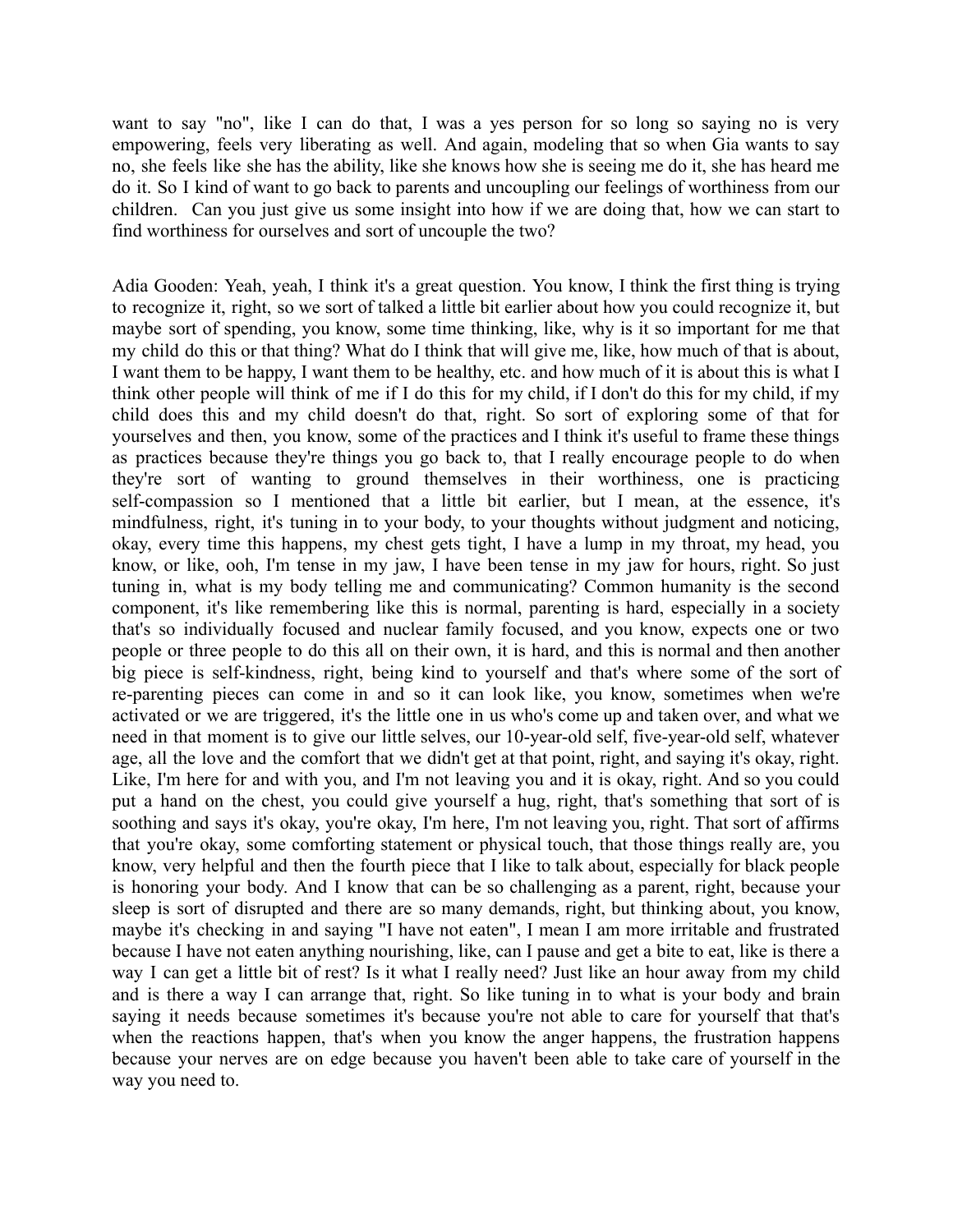Yolanda Williams: Let me just tell you, when I first had Gia, I really always I have never felt I could ask for help, that's just how I grew up and that went into my feelings of worthiness, both from an unworthy of receiving help, but also from a – what is that, savior complex, I was like the person in my family. So I based my worthiness on my ability to help other people and when I wasn't to able help other people, I felt unworthy so it's weird. Anyway, I remember having Gia and I was so tired, and I wasn't sleeping and she's screaming, and I'm just crying and I was going to pick up the phone and call my sister and then something was like, no, you don't want to be a burden, feelings of unworthiness, you know, you don't want to be a burden. You just got to figure this out, it's your child. So my sister calls me and I'm telling her I'm okay and she's like, I'm going to come over, I am going to come over. She's like, why did you just call me and I was like, I didn't want to bother you and she was like, you can always call me like, you don't have to do this alone and I had moved from California to Arkansas for help with my child, I get here and it's still hard for me to ask for help. So after that, I was like, come get this baby. Does anybody want a child for a few hours, because I realized like I had to put myself first, I had to take care of myself, I needed sleep, I was getting like, maybe three to four hours of non-consecutive sleep a night, I'm still not recovered. She's still just (indiscernible) (00:36:14) in the midnight, I still wake up at 4 a.m., you know, and so I had to start thinking of myself. It's sort of I had to put myself first, make sure that I was number one in my life, in order to be a good mother, because I'm a single mom and as much as folks like to say, like, my child is the first person, I don't subscribe to that now. I have to take care of myself. If my mental health is not well, my physical health is not well, how the hell I'm going to take care of this child on my own. So, but that's where the struggle comes from, which is like, am I adequate enough to do this? I'm worthy enough of being a parent to this child, especially finding out that she is autistic, I'm really like, can I, you know, can I offer her the support she needs? So it's just a constant practice, like you said, of uncoupling my worthiness from my parenting and learning how to like value myself more as a person, not even as a mom, as just a regular-degular woman, you know, and learning how to love myself wholly and unconditionally because I never did before if I'm being honest.

Adia Gooden: Yeah. Yeah, I mean I think one of the things that that brought up for me is, is remembering that parenting is a role, it's a role you have, just like being somebody's child, somebody's sibling, right, being an employer, an employee, right, these are roles that we have and we do have a tendency in our society to be very attached to this role, like, I am a lawyer, or I'm a doctor or I'm a this or I'm a, you know, and if we can see the role of a parent is something that we embody and that is something that shifts over the lifecycle of our child, right, like being a parent when your child is very small is very different than being a parent to an 18-plus-year-old, right. And so seeing it as a role that you are embodying versus who you are, I think can help with that uncoupling, right, because when it is apparent is who I am, it's all of who I am and if I get it right, then I'm worthy, but if I don't get it right at any moment, then I'm not worthy, it's too much pressure, right. But remembering parenting is a big part, is a big role, it's a big part of my identity, but there's also other parts of me, as a woman, as a person, as a daughter, as somebody who loves this, as a podcaster, right. And so some of that is helpful because there may be some times when parenting is particularly tough, where you particularly feel like I don't know what I'm doing, I don't know, like, how do we do this? Like, this is just a tough time.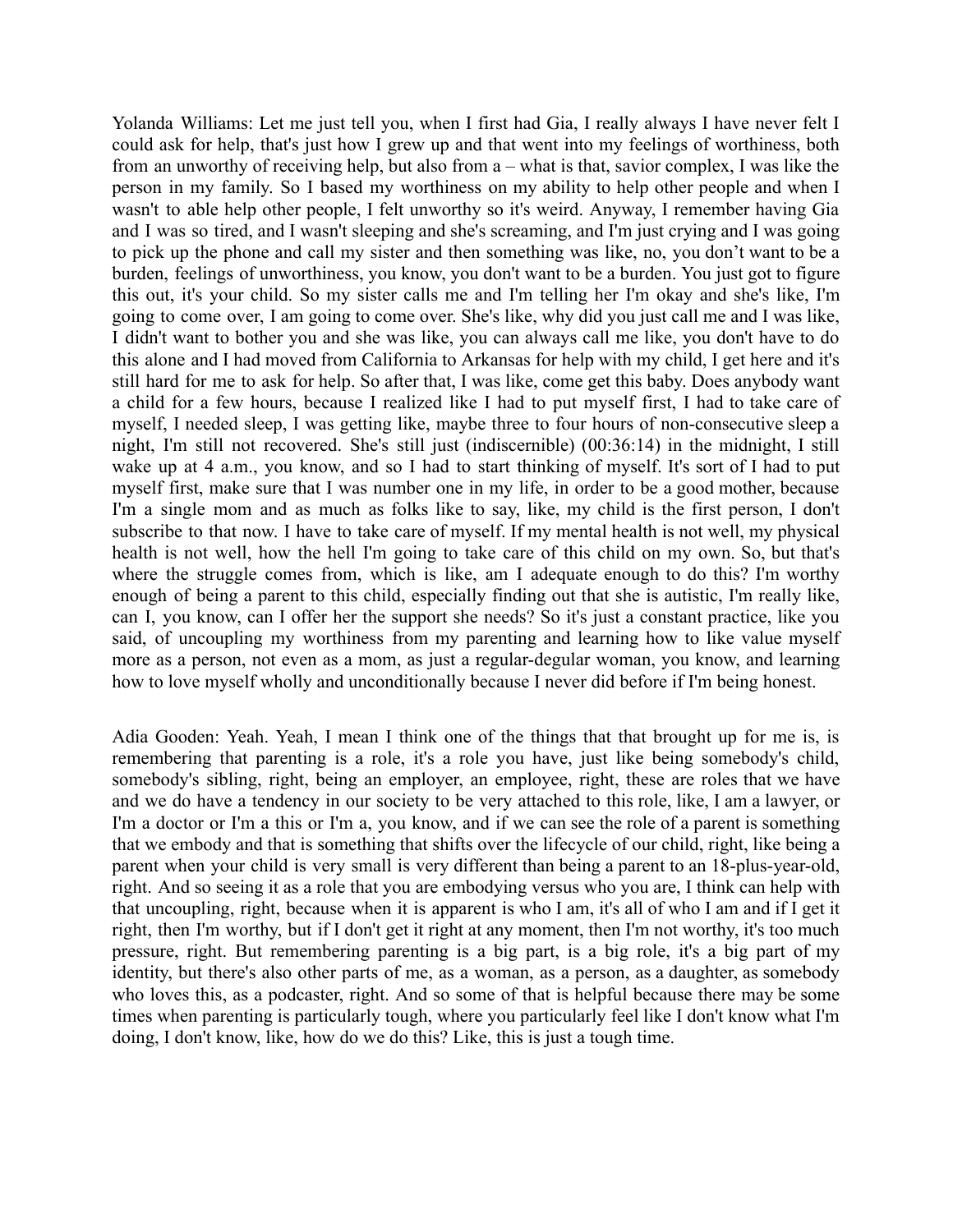Yolanda Williams: Or even I don't want to do this right now like, like I don't want this, I don't want to be a parent and that's just truth.

Adia Gooden: Yeah, and if you can know, like, okay, this role is one that I'm signed up for and I may have to do it when I don't want to, but that's okay that I don't want to, it doesn't mean I don't love my child. It's a role that is it, just we don't want to work sometimes, a lot of the time, all the time, right. So you know, so knowing that and then also accessing other parts of your identity, other parts of the roles that you play, so that you can have a more holistic view of yourselves and not feel like all that I am is a mother.

Yolanda Williams: Yes, that is so powerful. Well, I just, you know, I thank you so much for what you do, and this work is so transformative, but not just for, you know, the individual for like generational stuff because once we start to work on these feelings of unworthiness, we can be more conscious and intentional with our children, with the people around us and you all know my philosophy on conscious parenting and how to change the world. So, you know, we're modeling worthiness and we are teaching our children and pouring into them what worthiness looks like, we're not projecting our unworthiness into them, like it's so much bigger than we think and so thank you for doing that work and, you know, I ask everybody the same question, which is, what does decolonizing parenting mean to you?

Adia Gooden: Yeah, I was thinking about this and I think it means letting go of the ideas that we need to train our children, get them to conform, punish them, break them down, right, I just think there are so many legacies from slavery that, you know, have carried through generations of black people, that are about controlling, conforming, breaking, shrinking black children and I think that decolonized parenting means releasing ourselves from those ideas, that children need to be controlled, and they need to conform and they need to be put small, right, and so to me, that's what comes to mind when I think about decolonizing parenting.

Yolanda Williams: Yeah, you know what, I recently read something that said, "what if we re-imagine parenting as an act of intergenerational solidarity", and I was just like, pshhh! Like I uhhh! Because even parenting denotes ownership sometimes. If we think about it like they're teaching us, we're teaching them, it's intergenerational solidarity, you're in collaboration with them and we don't have power over them, but we are empowered with them. That's how we raise these, you know, how we decolonize and raise the kids, like, from just taking the ownership out of parenting. So powerful. Well, how can the folks reach you? How can we find you on social media?

Adia Gooden: Yeah, so I'm mostly on Instagram and you can find me there @DrAdiaGooden. I have a website, dradiagooden.com, so I'd love to hear from folks and connect further.

Yolanda Williams: Yes. Well, thank you so much for being here with me today. I'll make sure to link all that into the show notes so we can follow you, and again, thank you for all this transformative work that you're doing in the community, really appreciate everything.